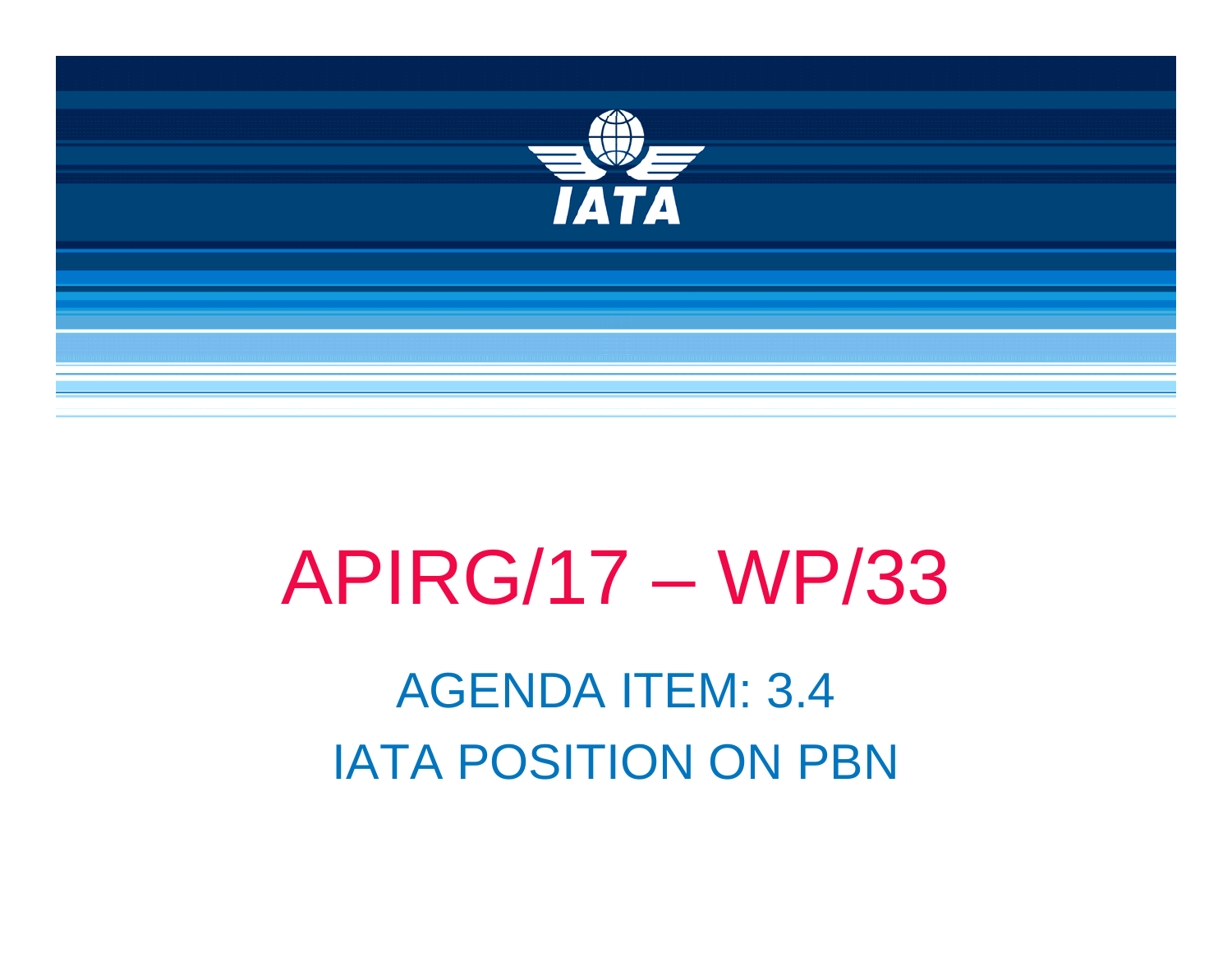

# APIRG/17

Ouagadougou, Burkina Faso 2-6 August 2010 Agenda Item 3.4 (WP/33) IATA/Airline Perspective on PBN **Operations** 



*Presented by IATA*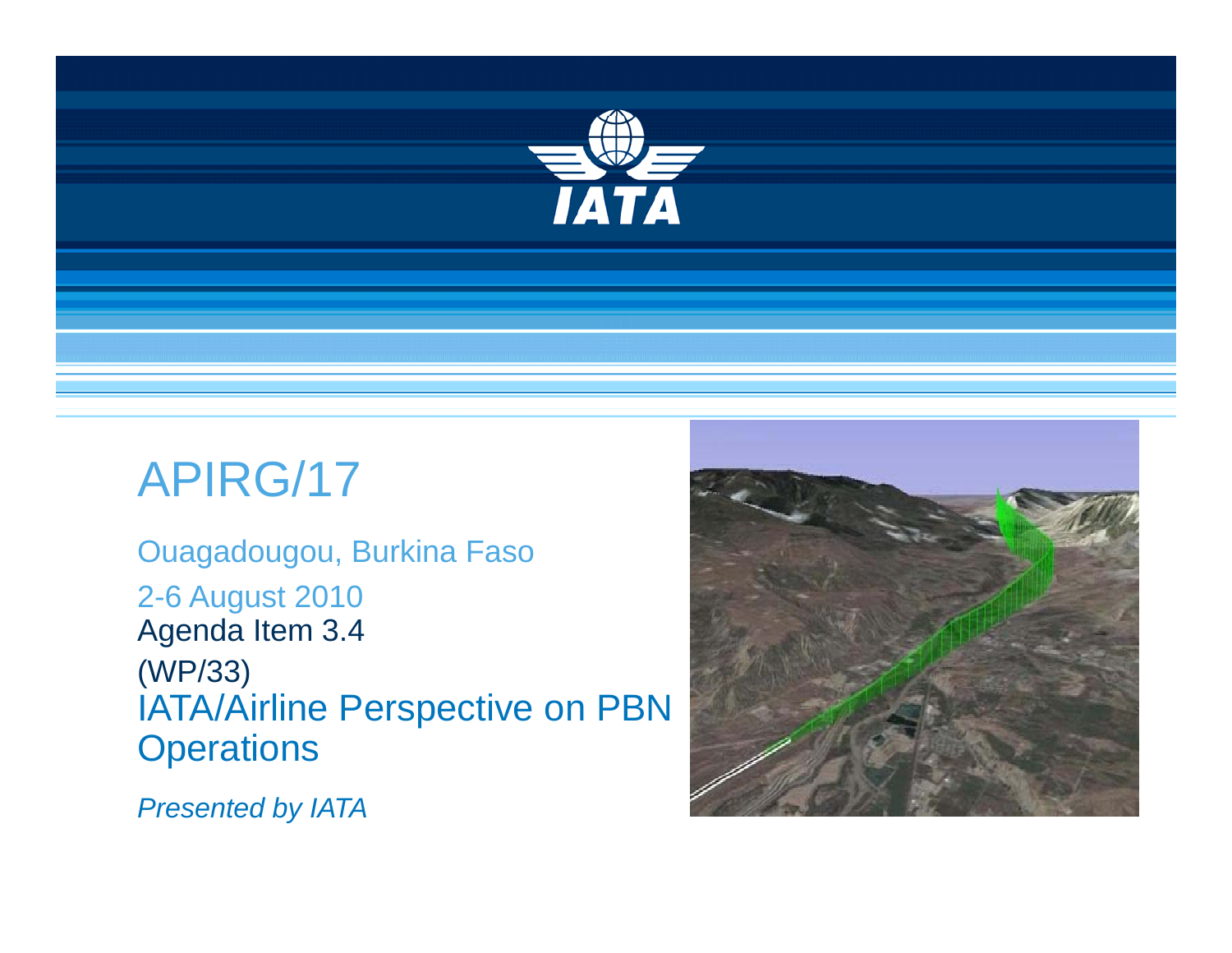

# **IATA Position on PBN**

- z IATA support global implementation of the concept of Performance Based Navigation (PBN) developed by ICAO
- **E PBN creates a seamless environment that allows** standard aircrew procedures while allowing the most efficient operations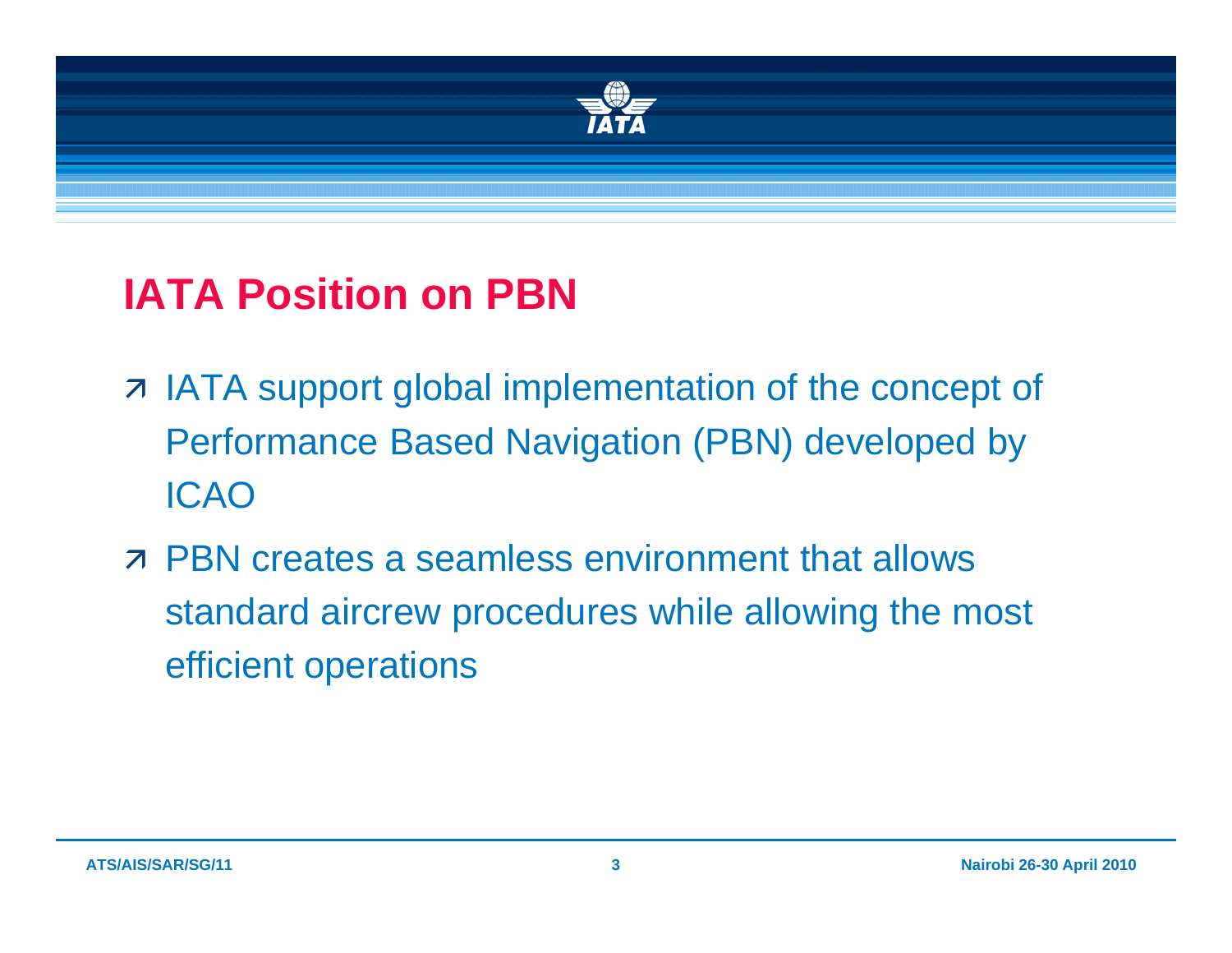

# **Accidents by Category**



**ATS/AIS/SAR/SG/11 4**

**Nairobi 26-30 April 2010**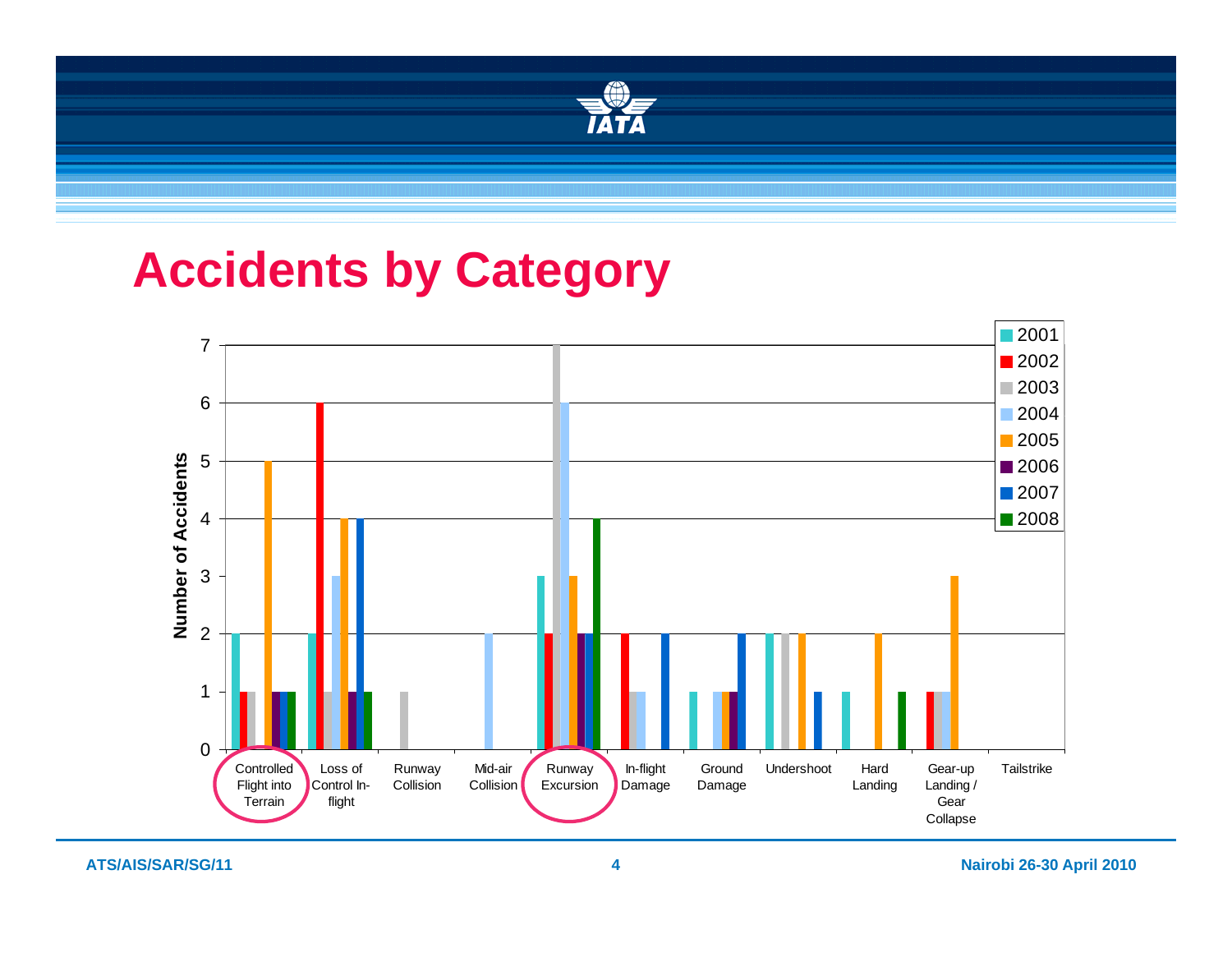

### **Environment: CO2 Emission Reduction (ICAO Assembly Framework for aviation emissions)**

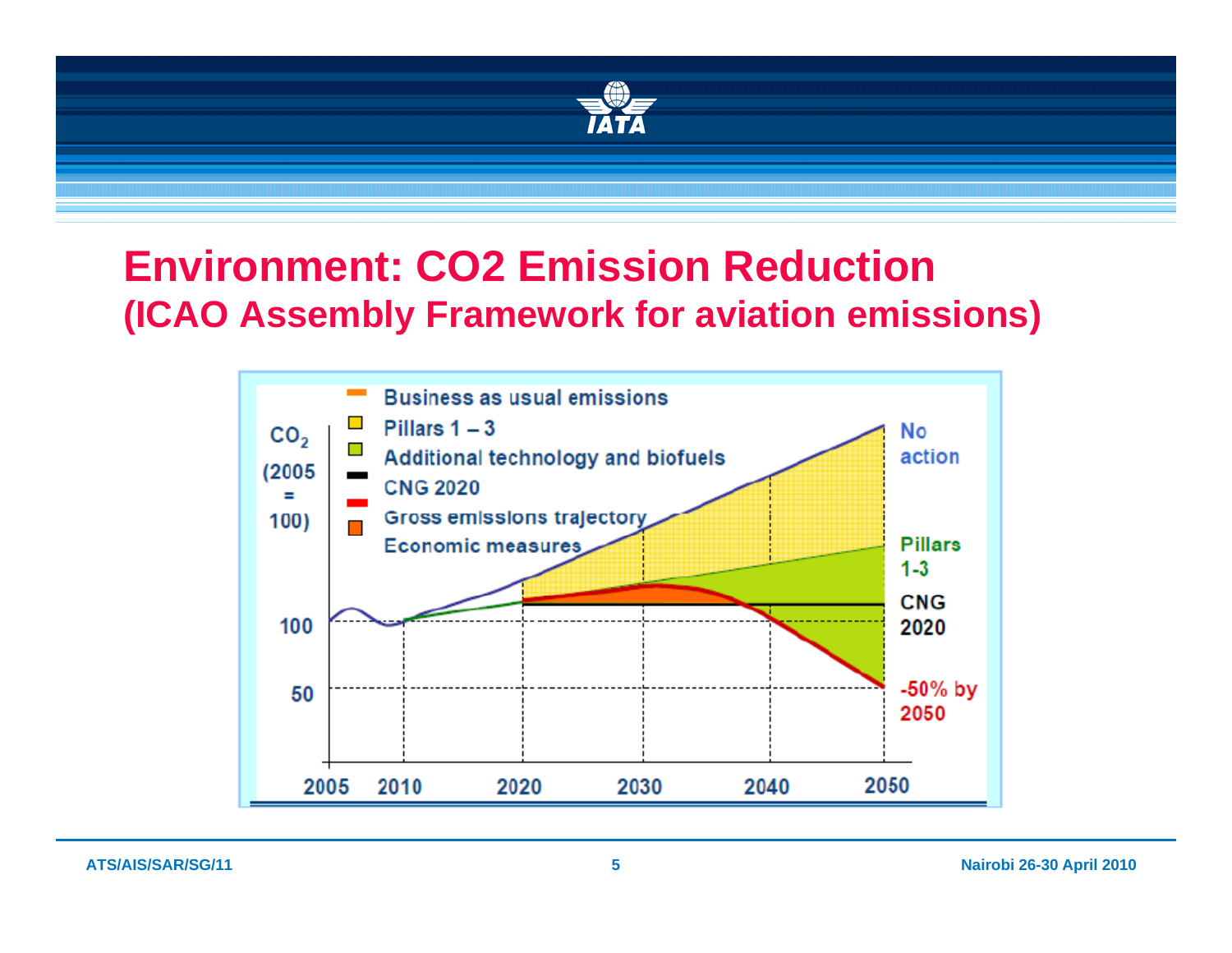

# **ICAO PBN Targets APV Implementation**

- **Z** Spotlight on costs and efficiency in TMAs
- **Example 2 Approaches with Vertical Guidance (APV) to replace** Non-Precision Approaches (NPA)
	- $\alpha$  30 % to be achieved in 2010 and
	- я 70 % in 2014,
	- a with full coverage in 2016
- z IATA identified 100+ airports where RNAV SIDs STARs and approach procedures can be improved using PBN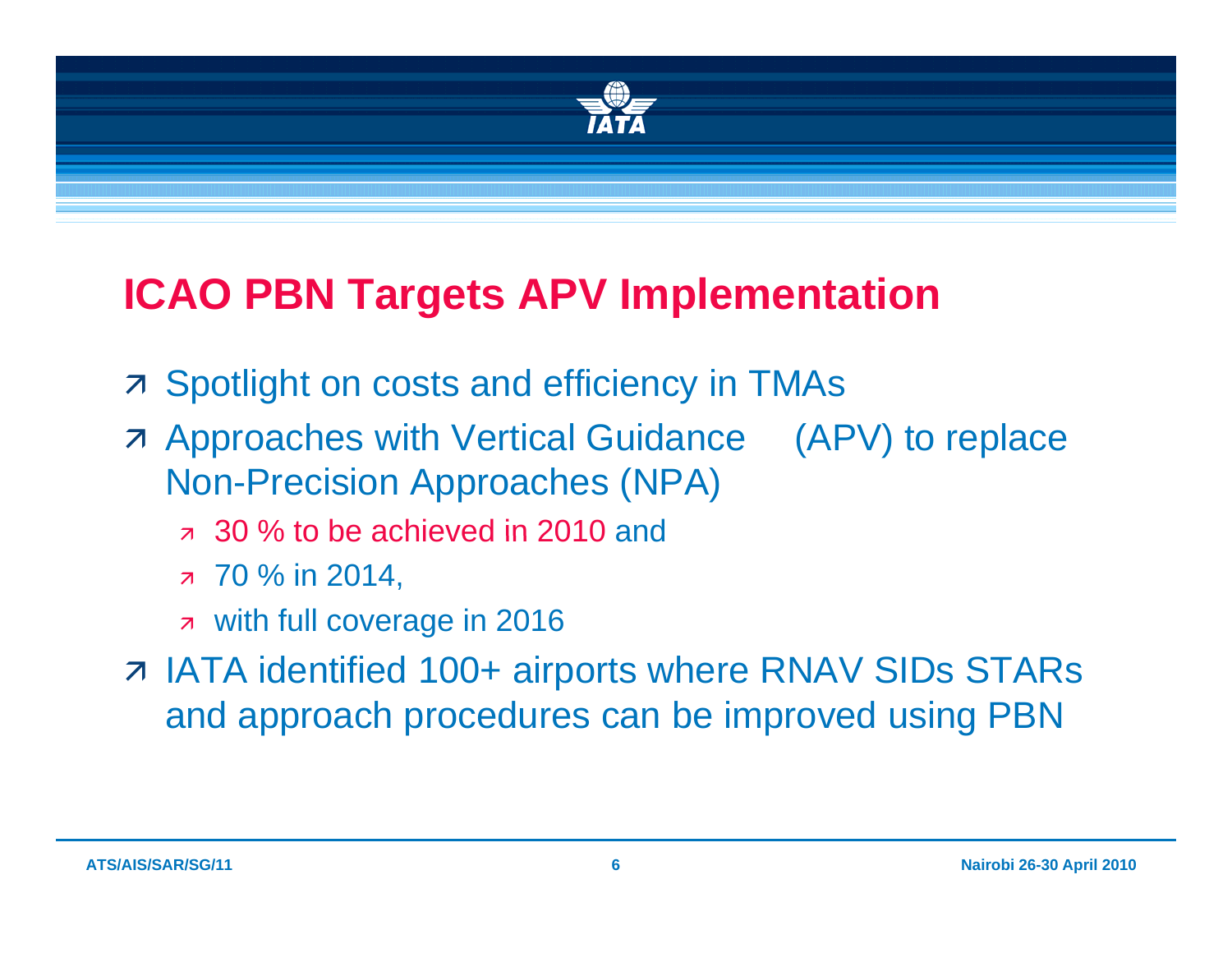



1: Annotation GNSS indicates that the approach procedure has been designed according to GNSS obstacle clearance criteria. DME/DME update is not allowed.

2: Under deliberation by IFPP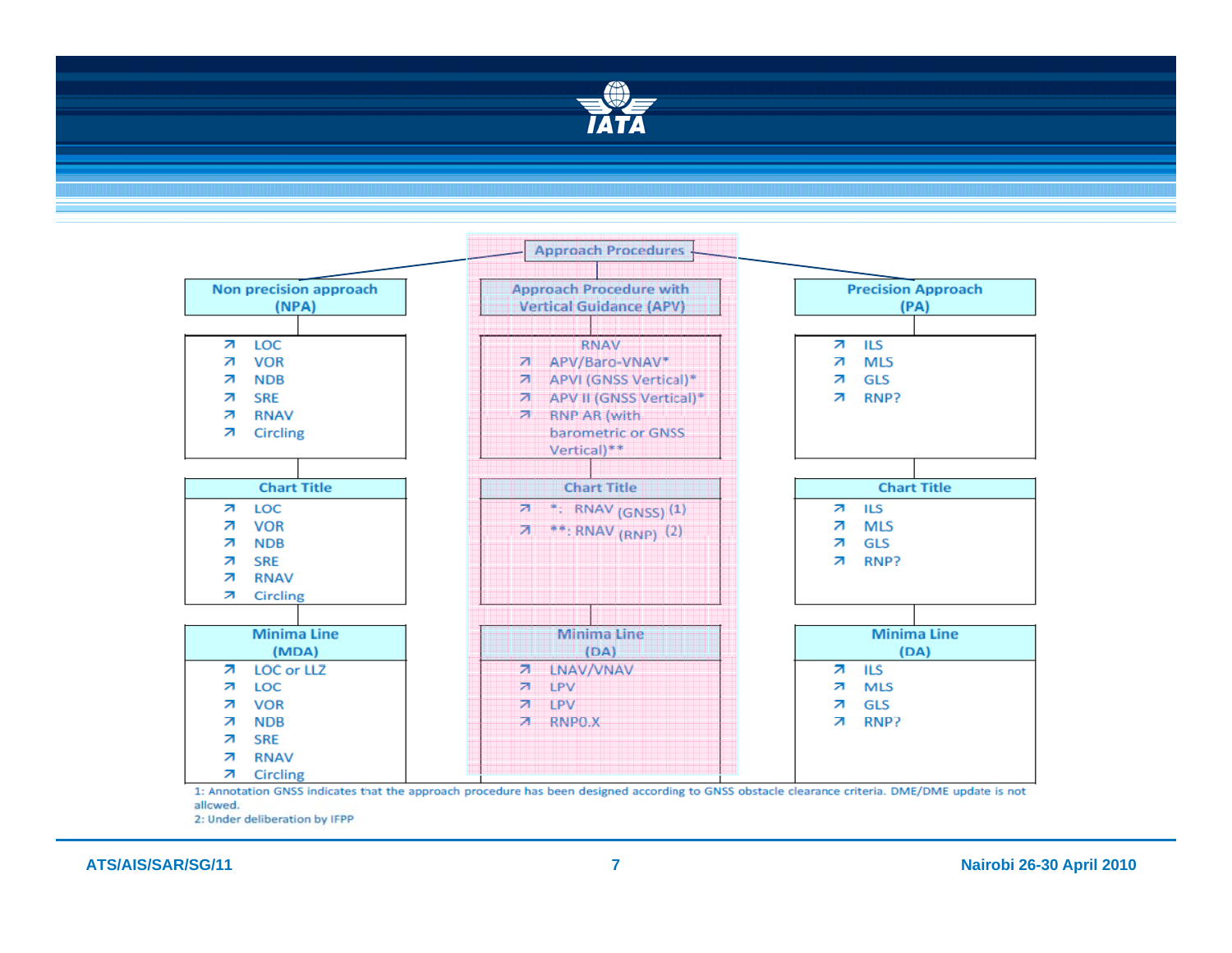

# **IATA Position on APV/Baro-VNAV**

### **7 The prime driver for implementation is safety**

- NPA: largest CFIT threat (due to lack of vertical  $\overline{\mathbf{z}}$ guidance)
- **BaroVNAV provides solution to this safety threat**
- **Most aircraft support APV Baro-VNAV**  $\overline{\mathbf{z}}$ procedures
	- Procedures are available today  $\overline{z}$
	- **7** Provides vertical guidance on Navigation Display (ND)/Primary Flight Display (PFD) (Airbus)
	- **z** Coupling to Autopilot/Flight Director provides "near precision" capability
	- **7** Tried and tested with many years of operation
	- **Example 2** Standardisation of cockpit procedures
	- **EXAMPLE Preferred mode of RNAV approach operation from** origin equipment manufacturers (OEMs)

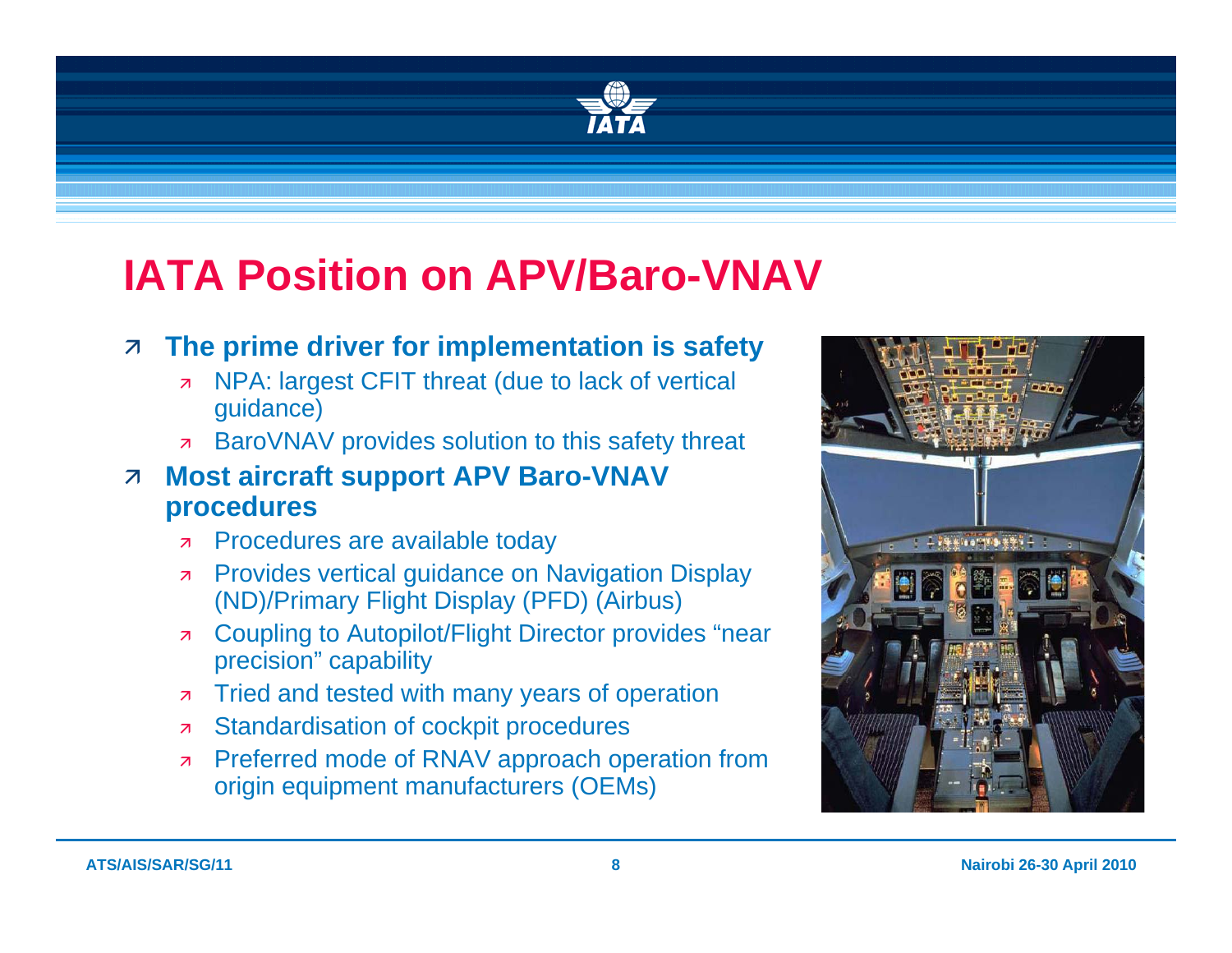

# **IATA Position on APV/Baro-VNAV**

- Stabilized approaches are more in favor than lower minima  $\overline{\mathbf{z}}$
- Do not wait for RNP, use what is available  $\overline{\mathbf{z}}$
- **Use APV Baro VNAV** as a transitional step  $\overline{\mathcal{A}}$
- **7 APV BaroVNAV provides also for** 
	- Improved operational efficiency in terminal airspace  $\overline{\mathbf{z}}$
	- Reduces operating costs for aircraft navigation systems and ANSPs  $\overline{\mathbf{z}}$
	- **Fallback for when conventional Navaids are not available**  $\overline{\mathbf{z}}$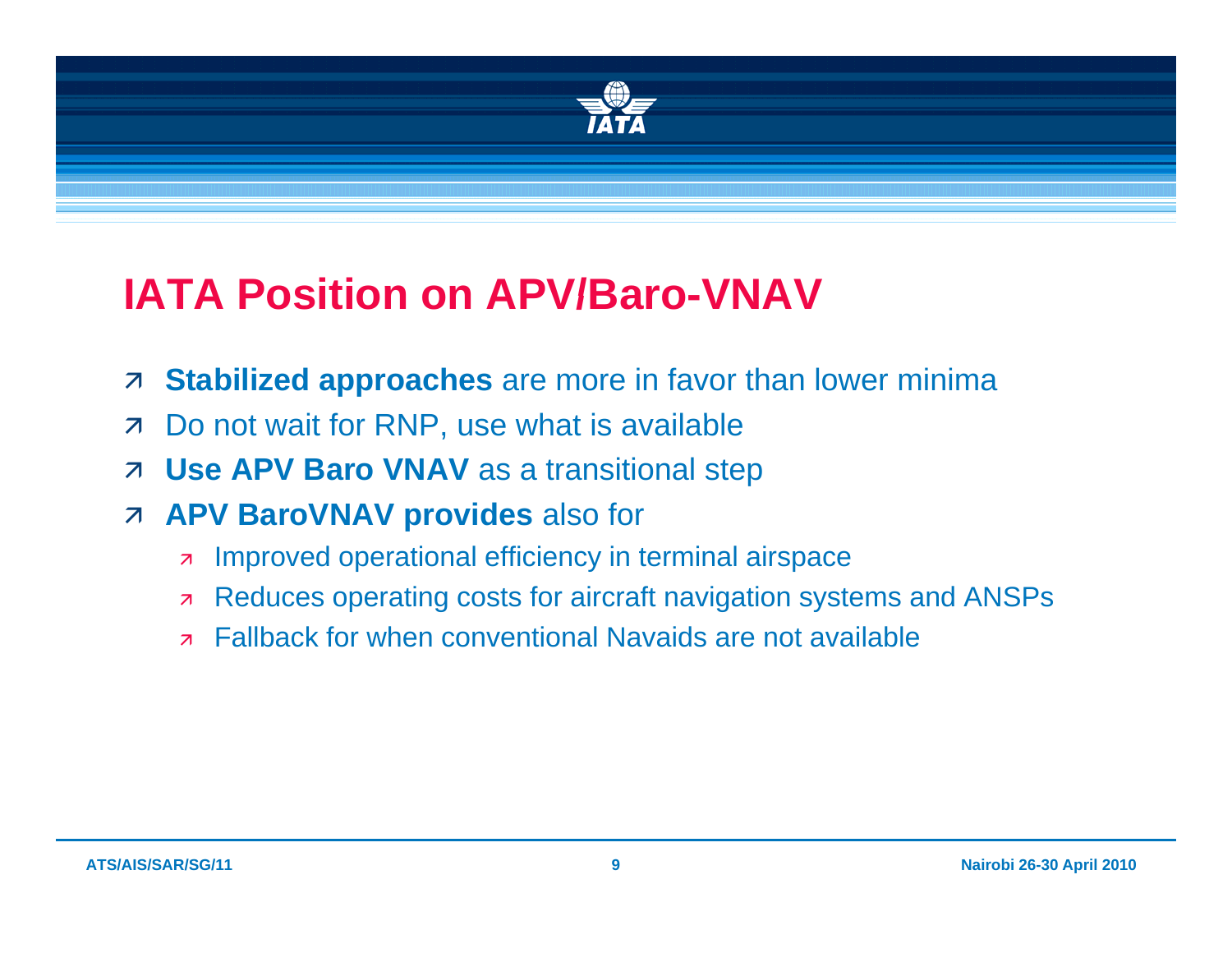

#### **IATA Airline Position on APV / SBAS**

- **EXAL SBAS not yet global solution and does not provide suitable o perational benefit**
	- ÊLarge commercial aircraft are equipped with precision inertial systems
	- z SBAS investments cannot be justified (approx. 100.000 USD/tail)

#### $\overline{\mathcal{A}}$  **Major transport airlines not collectively willing to pay for SBAS services**

- **Exagge SBAS related costs shall not be allocated to airspace users not** equipped with SBAS
- **Ther means of funding should be found to support this technology** including current users

### Ê **IATA requires**

 $\overline{\mathbf{z}}$  that whenever States are providing SBAS guidance at a certain airport, such procedures must be complemented by BaroVNAV procedures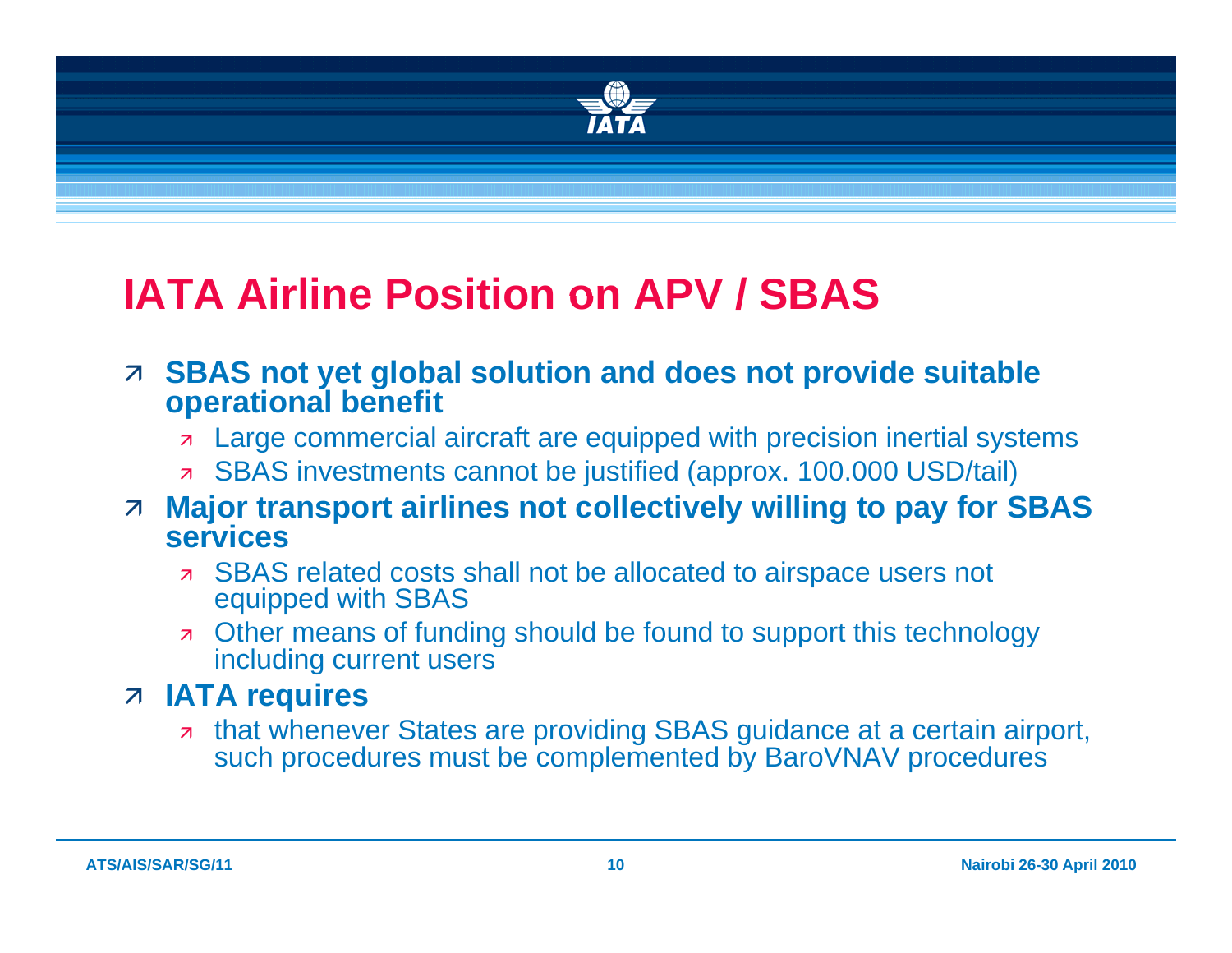

### **Reference Material on APV/Baro-VNAV Implementation**

### 7 EASA AMC 20-27

**A** Airworthiness Approval and Operational Criteria for RNP APPROACH (RNP APCH) Operations Including APV BARO-VNAV Operations

### **7 EASA AMC 20-26**

**A** Airworthiness Approval and Operational Criteria for RNP Authorization **Required (RNP AR) Operations** 

#### **Germany AIF IFR 3**  $\overline{\mathcal{A}}$

**A Implementation of Approach Procedures with Vertical Guidance (APV)** by means of Barometric Navigation (Baro-VNAV) in German airspace

### **7 USA FAA AC 90-15**

**Approval Guidance for RNP Operations and Barometric Vertical** Navigation (Baro-VNAV) in the U.S. National Airspace System

### **7 USA FAA AC 90-101**

**Approval Guidance for RNP procedures with SAAAR**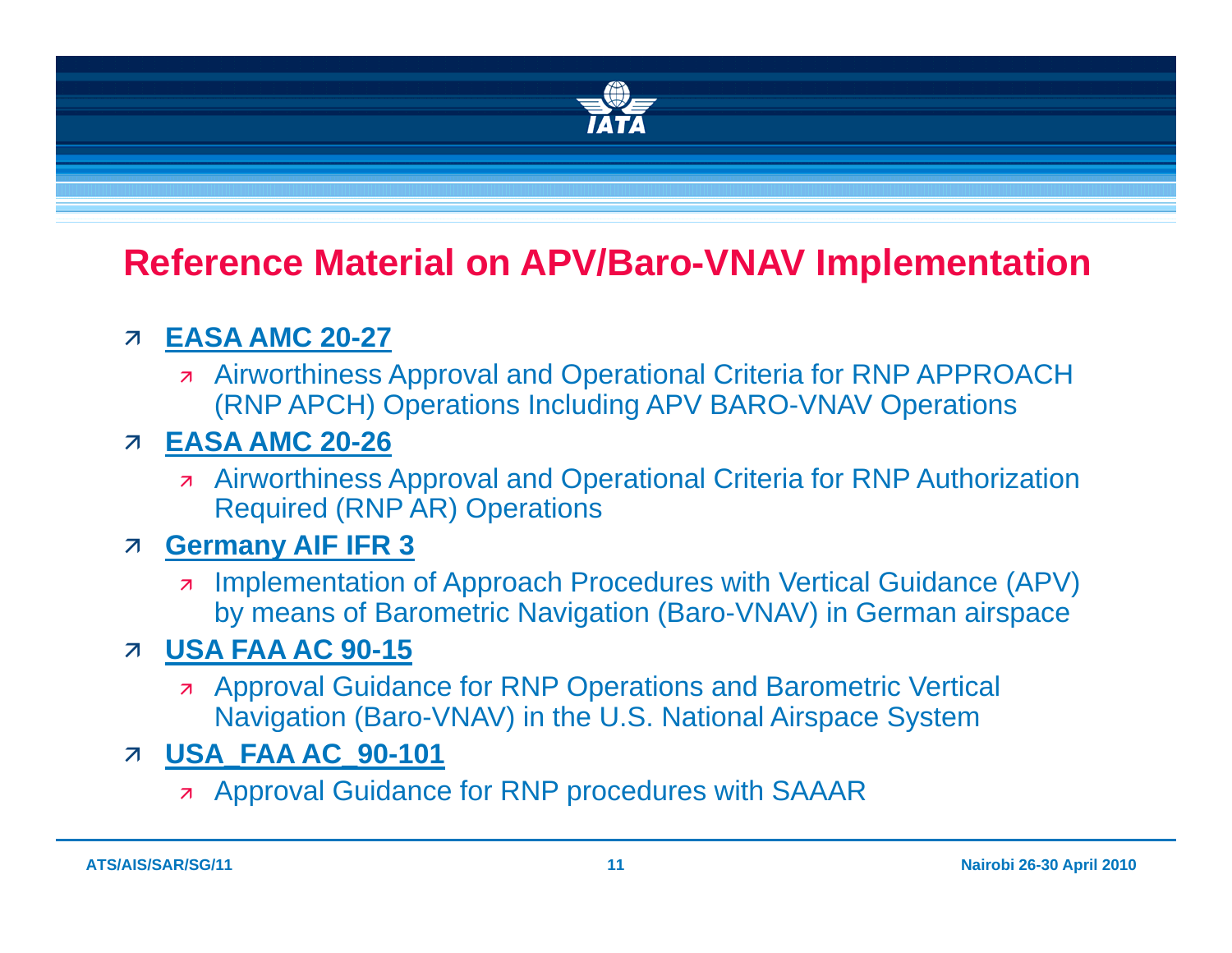

# **Conclusion**

- Ê **APV Baro-VNAV is recognized as a mature navigation function**
- **Z Airlines express urgent need for AFI States and ANSPs to**:
	- Ê Widely **implement APV Baro VNAV procedures** without delay
	- Ê **Approve APV capable operators**
	- $\overline{\mathbf{z}}$  **Coordinate implementation of harmonized APV BaroVNAV procedures** through APIRG.